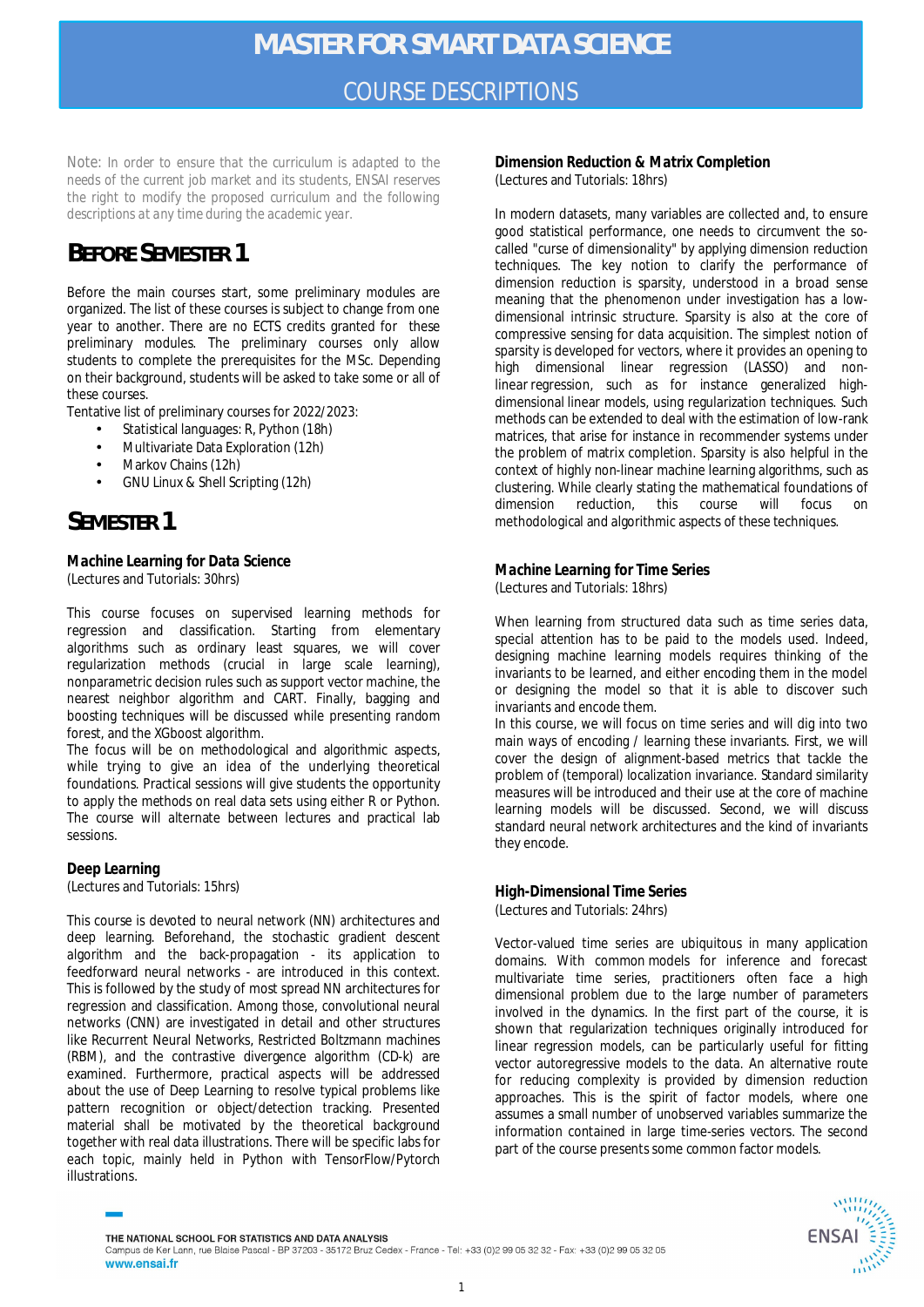## COURSE DESCRIPTIONS

#### *Functional Data Analysis* (Lectures and Tutorials: 18hrs)

Functional data analysis (FDA) deals with data that are in the form of functions, images, or more general objects. The functional datum is such an object, or a vector of such objects. Each object is measured continuously or at several discrete points in a domain. This course introduces ideas and methodology in FDA as well as the use of software. Students will learn different methods and the related theory, and also the numerical and estimation routines to perform functional data analysis. Students will also have an opportunity to learn how to apply FDA to a wide array of application areas. The course will demonstrate applications where FDA techniques have clear advantage over classical multivariate techniques. Some recent developments in FDA will also be discussed.

#### *Graphical Models and Latent Structures* (Lectures and Tutorials: 24hrs)

The course will focus on probabilistic graphical models, which give compact and analytically useful representations of joint distributions over a large number of variables, using graphs. Each graph represents a family of distributions – the nodes of the graph represent random variables, the edges encode independence assumptions. First we will introduce the basics of probabilistic graphical models and will study both directed and undirected graphical models. We will study their mathematical properties, algorithms for their implementation, and applications to real problems. The course will then provide a comprehensive survey of state-of-the-art methods for statistical learning and inference in graphical models. In particular, we will discuss EM and latent variable models, approximate inference, variational inducing, sampling techniques and sequential Monte Carlo methods for static and dynamic random graphs. Finally, the problem of causality will be introduced.

#### *Data Visualization*

(Lectures and Tutorials: 15hrs)

Data visualization is a fundamental ingredient of data science as it "forces us to notice what we never expected to see." In this course, we show through examples and case studies that graphical methods are powerful tools for revealing the structure of the data, patterns and (ir)regularities, groups, trends, outliers... Dataviz is relevant for data analysis, when the analyst wants to study data, but also, as any statistics, to question the data. Additionally, it is a tool for communication and, as such, a visual language with a theory of the functions of signs and symbols used to encode the visual information. All along the course, we will focus on methods, tools and strategies to represent simple and then complex or high-dimensional datasets, highlighting the growing development of dynamic and interactive tools.

#### *Parallel Computing with R & Python* (Lectures and Tutorials: 18hrs)

The content of the course is devoted to the implementation of calculation on different central processing units (CPU) and the

use of servers.

First, code and memory profiling methods are introduced, and then different ways to improve the code on a single CPU are presented.

Second, the forking and sockets methods which allow for parallelization of independent chunks of codes in R are described. Finally, parallelizing MPI use shall be demonstrated in R with the Rmpi, extending it to packages and Scientific Python library in Python.

(As the tools that are in the scope of the course evolve rapidly, the professor reserves the right to adapt the content to the latest developments.)

#### *IT Tools 1: Hadoop & Cloud Computing* (Lectures and Tutorials: 18hrs)

The goal of this module is to introduce Cloud Computing: definitions, types of clouds (IaaS/PaaS/Saas, public/private/hybrid), challenges, applications, main cloud players (Amazon, Microsoft Azure, Google etc.), and cloud enabling technologies (virtualization). Then data processing models and tools used to handle Big Data in clouds such as MapReduce, Hadoop, and Spark will be explored. An overview on Big Data including definitions, the source of Big Data, and the main challenges introduced by Big Data, will be presented. The MapReduce programming model will be presented as an important programming model for Big Data processing in the Cloud. Hadoop ecosystem and some of Hadoop's major features will then be discussed.

#### *IT Tools 2: NoSQL & Big Data Processing with Spark* (Lectures and Tutorials: 24hrs)

One of the main goals of this module is to understand the fundamentals of NoSQL databases and the features and specific challenges NoSQL databases address, compared to classic SQL databases. An introduction to deploying and using NoSQL databases, such as MongoDB, or CouchDB will be provided.

Another goal of this module is to understand key concepts and get practice of distributed data processing frameworks such as Apache Spark. All steps of a typical data science project using large volumes of data will be covered: accessing data sources, preparing and processing data, storing them, but also using distributed machine learning libraries such as Apache Spark MLlib and H20 to train and fire models. Emphasis will on practice & hands-on sessions.

#### *Smart Data Project or Research Project* (Lectures and Tutorials: 24hrs)

#### Smart Data Project:

The program courses focus mainly on studying several aspects of Statistics, Machine Learning, and Computer Science, within the framework of the Big Data paradigm. One of the main objectives of this project is to apply all the new knowledge learned among the 1st semester to a unique application. The project is supervised by specialists or researchers from academic, industrial, or business fields. The Smart Data project puts into practice theoretical methods studied in different courses and



THE NATIONAL SCHOOL FOR STATISTICS AND DATA ANALYSIS Campus de Ker Lann, rue Blaise Pascal - BP 37203 - 35172 Bruz Cedex - France - Tel: +33 (0)2 99 05 32 32 - Fax: +33 (0)2 99 05 32 05 www.ensai.fr